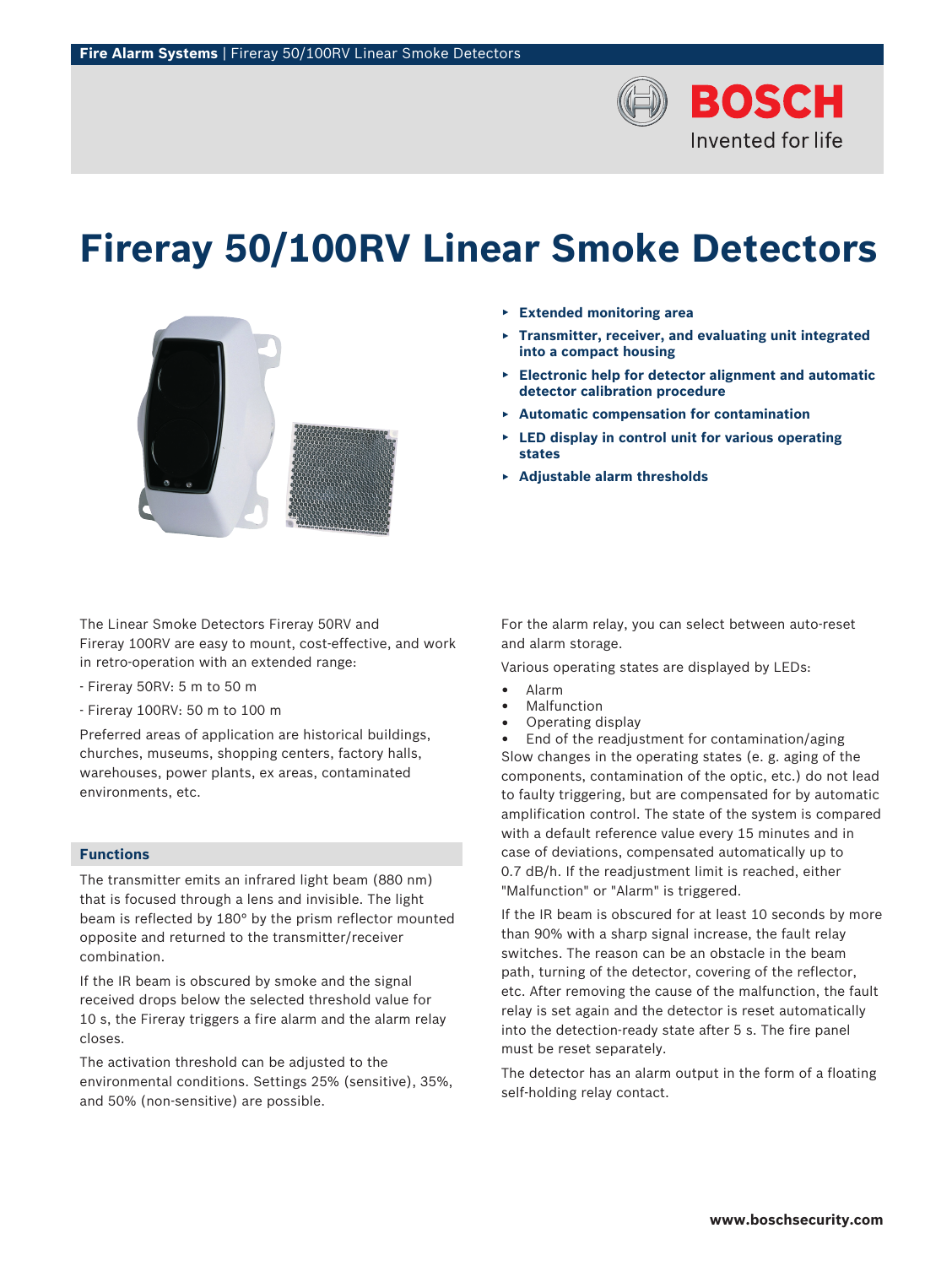## **Certifications and Approvals**

Meets the following regulations:

- BS 5839 Part 5
- EN54-12:2002

## **Region Certification**

| Germany       | VdS          | G 203070 Fireray 50RV/100RV                          |
|---------------|--------------|------------------------------------------------------|
| Switzerland   | <b>VKF</b>   | AEAI 19200 Fireray 50RV Fireray<br>100RV             |
| Europe        | CF           | Fireray 50RV/100RV                                   |
|               | CPD          | 0786-CPD-20045 Fireray 50R/50RV/<br>100R/100RV       |
| <b>Russia</b> | GOST         | POCC.YII001.BO7219 Fireray2000<br>& Fireray 50-100RV |
|               |              | POCC GB.bb02.HO4311 Fireray2000<br>& Fireray50-100RV |
| Sweden        | <b>INTYG</b> | 09-407 Fireray 50 Fireray 100                        |

# **Installation/Configuration Notes**

## **General installation/configuration notes**

- For connection to the LSN, the following are required: One FLM-420/4-CON Conventional Interface Module
	- One Mini Distributor a.P. 6 DA.
- To implement cross zoning, the following are required: One FLM-420/4-CON Conventional Interface
	- Module
	- One Mini Distributor a.P. 6 DA.
- Between the detector and reflector there must be a constant visual connection, which may not be interrupted by movable objects (e. g. overhead crane).
- Detector and reflector are generally installed at the same height and aligned with one another. The relatively wide angle of the IR beam makes adjustments easier and guarantees reliable long-term stability.
- The mounting surface for the detector must be firm and vibration-free. Metal supports that may be affected by heat or cold are unsuitable for the installation.
- The reflector is mounted at the permissible distance on a solid, non-reflecting surface, whereby the light beam must hit the reflector vertically.
- The detector must be installed so that direct irradiation of sunlight or artificial light into the optical system is prevented. Normal ambient light has no influence on the IR beam and the analysis.
- A screened cable must be used to protect against radiated interference. Possible sources of interference are to be avoided when routing cables and the cable must be protected against mechanical damage.

Heat accumulation under roof surfaces can prevent the travel of climbing smoke to the ceiling. The detector must therefore be mounted below an expected heat accumulation. This can mean that the benchmark values for  $D_1$  specified in the table must be exceeded.



## **Pos. Description**

- A Ceiling
- B Mushroom cloud
- C Heat accumulation
- D **IR** beam
- Since the smoke over a fire source does not just climb vertically upwards, but rather spreads like a mushroom cloud (depending on existing air currents and air pads), the width of the monitoring area is much greater than the diameter of the IR beam.
- The sideways detection width on both sides of the beam center line is 7.5 m.
- Country-specific standards and guidelines with respect to planning must be adhered to.

## **Detector arrangement**

The detectors must be devided up so that the following distances are adhered to:

- $D_H$  horizontal distance detector-wall or detector-ceiling at least 0.5 m, max. 7.5 m
- $2 \times D_H$  Distance between two parallel beams max. 15 m
- $D_L$  Distance from the ceiling 0.3 m to 0.6 m  $D_R$  Range = distance detector-reflector.
- Fireray 50RV: - Fireray 100RV: over 5 m to 50 m over 50 m to 100 m
- The center line of the monitoring beam may not be closer than 0.5 m to walls, equipment or stored goods.
- The prism reflectors permit angle deviations up to 5° from the center line without signal weakening.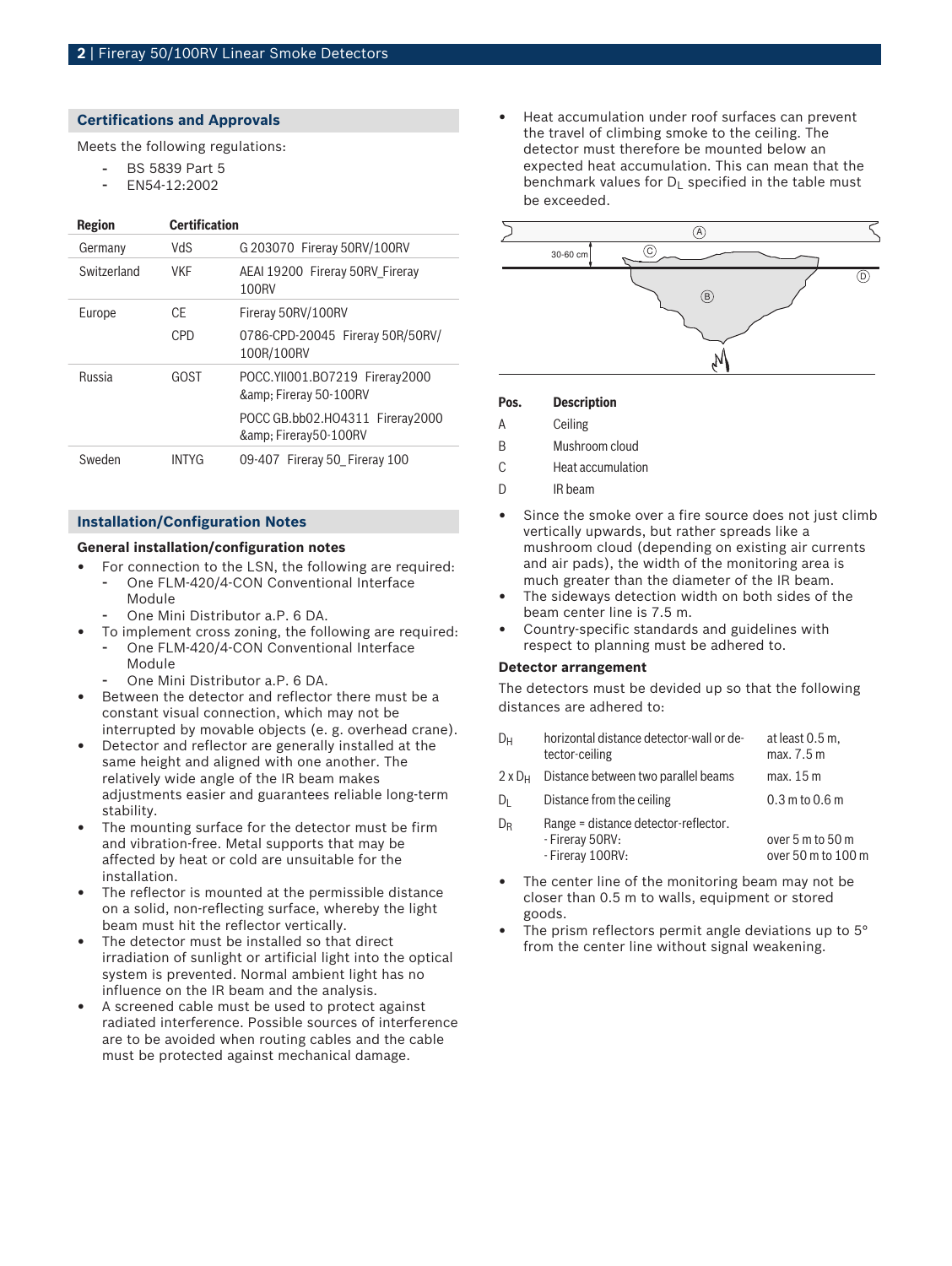## **Positioning detectors on flat ceilings**



| Pos. | <b>Description</b> |  |
|------|--------------------|--|
|------|--------------------|--|

- 1 Fireray 50/100RV
- 2 Prism reflectors
- $D_H$ ,  $D_L$ ,  $D_R$  see table above

## **Positioning the detectors in a tilted roof**



## **Positioning the detectors in a saddleback roof**



**Note** The ceiling distance can be reduced with saddleback roofs by 1 % per degree, maximum 25 %.

## **Detector arrangement in accordance with VdS/VDE**

The number of light beam smoke detectors must be selected so that the maximum monitoring area A in the table is not exceeded (meets VdS 2095 and DIN VDE 0833‑2).

| Room height $D_H$<br>Rн                                            |      | А                                     | $D_1$ at $a < 20^\circ$ $D_1$ at $a > 20^\circ$ |                                        |
|--------------------------------------------------------------------|------|---------------------------------------|-------------------------------------------------|----------------------------------------|
| up to $6m$                                                         | 6 m  | $1200 \,\mathrm{m}^2$                 | $0.3m$ to<br>0.5 <sub>m</sub>                   | $0.3m$ to<br>0.5 <sub>m</sub>          |
| over 6 m to<br>12 <sub>m</sub>                                     | 6.5m | $1300 \,\mathrm{m}^2$                 | $0.4 \text{ m}$ to<br>0.7 <sub>m</sub>          | $0.4 \text{ m}$ to<br>0.9 <sub>m</sub> |
| more than 12 $7 \text{ m}^{*}$<br>m to $16 \text{ m}^*$<br>$^{**}$ |      | $1400 \,\mathrm{m}^{2 \,\mathrm{**}}$ | $0.6m$ to<br>$0.9 \text{ m}^{**}$               | $0.8m$ to<br>$1.2 \text{ m}^{**}$      |

*DH = greatest permissible horizontal distance of any point of the ceiling to the next-closest beam*

*A = maximum monitoring area per detector (= double the product of the greatest horizontal distance DH and highest allowable detector/reflector distance)*

*DL = distance of the detector to the ceiling*

*α = angle which the roof/ceiling pitch forms with the horizontal; if a roof has different pitches (e. g. sheds), use the smallest existing pitch*

*\* With a room height of more than 12 m, it is recommended that you provide a second monitoring level on which the detectors are arranged offset to the first monitoring level \*\* Depends on use and environmental conditions (e. g. quick fire development and smoke spread)*

• Depending on the roof construction (flat, tilted or saddleback), the detectors and reflectors must be arranged depending on the roof pitch α and the room height  $R_H$  so that the light beam in the distance  $D_L$ runs under the roof (see table).